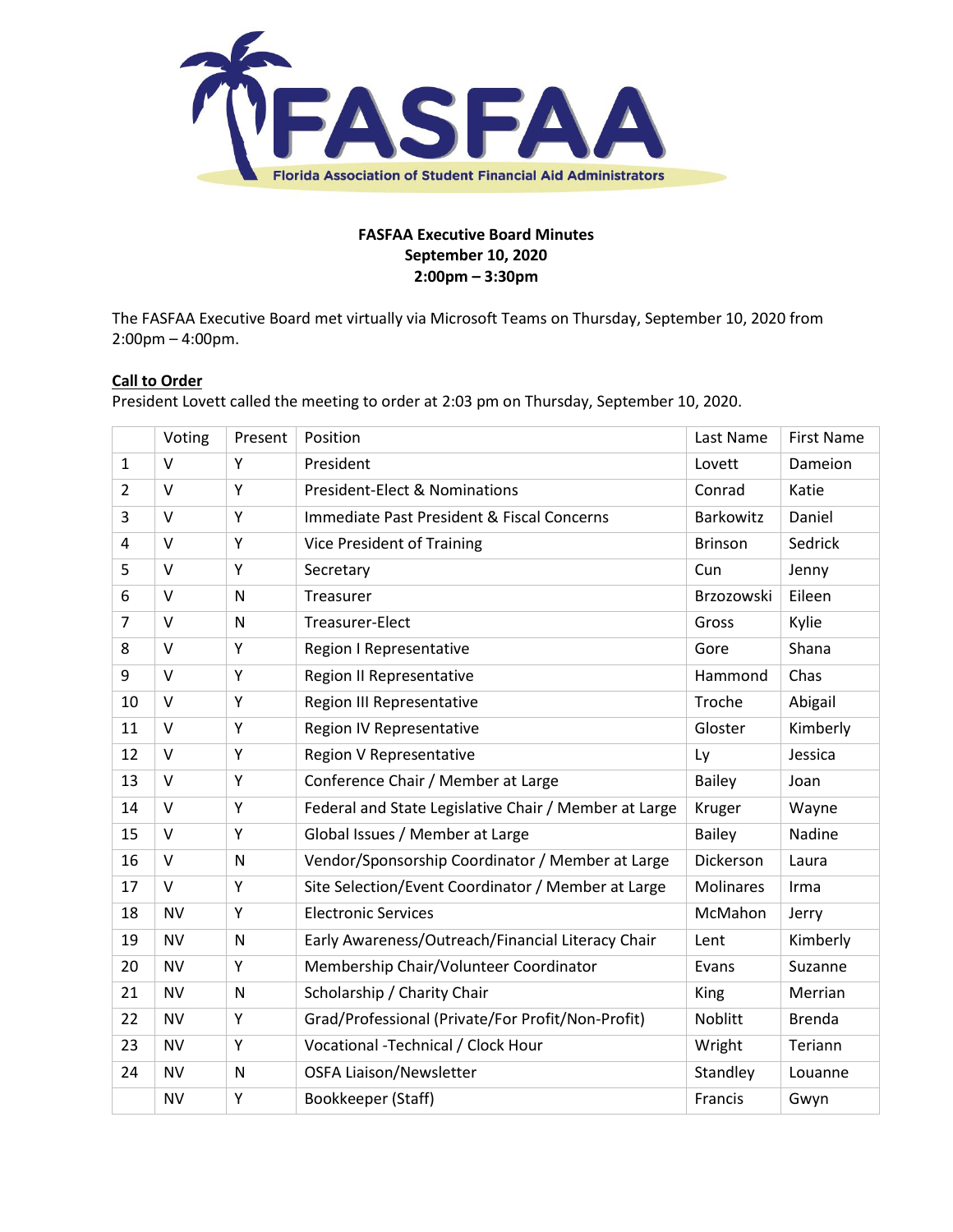

A quorum for voting was met with 14/17 voting members present (82%). There were /24 members of the Executive Board present.

**Board Members unable to attend:** Eileen Brzozowski, Kylie Gross, Laura Dickerson, Kimberly Lent, Merrian King, Louanne Standley **Guests:** Jeannette Lee and Jason Hughes from USB **Early Departures:** Nadine Bailey (returned), Shana Gore

## **Old Business: Approval of Final EB Conference Call Minutes 08-06-2020**

- President Lovett declared the minutes passed by acclamation approved as distributed.
- Immediate Past President Barkowitz: Reminder to post approved minutes to website

#### **USB Financial Standing Update:**

Jeannette Lee and Jason Hughes from USB were on the call to go over portfolio and give outlook on performance. Assets affected by pandemic. Vaccine and upcoming election will affect performance as well.

#### **Old Business: NASFAA Credentials**

President-Elect Conrad stated that it doesn't make sense to bill payment through FAFSAA for the NASFAA credential exam (with 50% discount).

Final Decision: FASFAA offering the training through events and letting the registrants know they are responsible for paying for exam.

Global Issues Chair Bailey brought up suggestion for 50/50 raffle.

#### **Old Business: Long Range Strategic Plan**

Immediate Past President Barkowitz gave background on FASFAA's strategic plan. Current 5-year financial plan ends in 2021. Currently FASFAA does not have a strategic plan. Obtained proposal for someone to facilitate the strategic plan. 2019-2020 executive board voted approval of hiring consultant for strategic plan. Stephen Hundley submitted updated proposal pricing is \$5000, which is down from \$6000 for prior proposal due to saving on travel since process will be all virtual. There was discussion on clarification on why last year's board voted for this.

#### **New Business: Board Member & Committee Goals**

President Lovett asked for board members and committees to submit reports. President Lovett will have individual calls with certain members.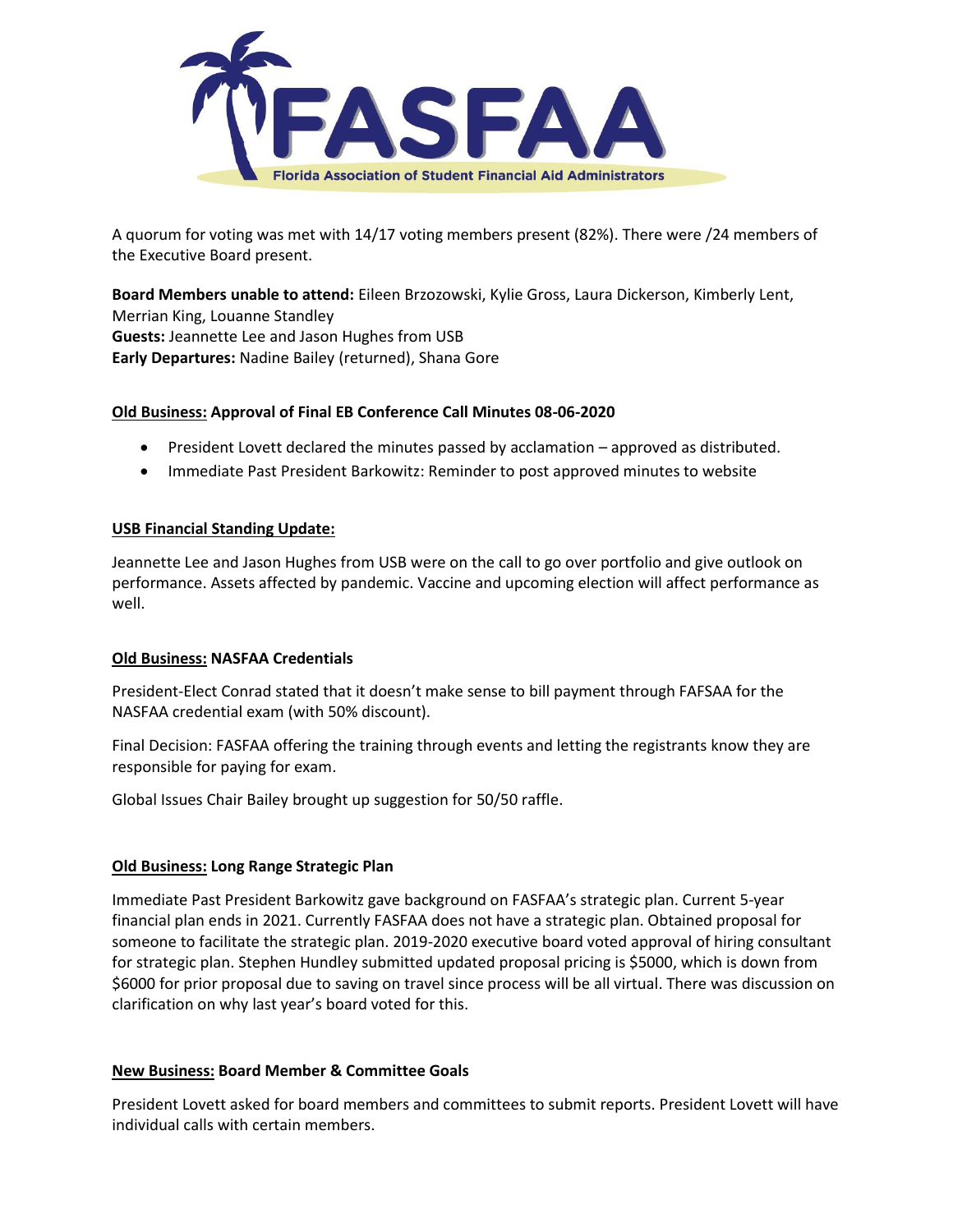

#### **New Business: Committee Reports**

President-Elect Conrad – Nothing to add.

Immediate Past President Barkowitz – Fiscal concerns committee will have meeting.

VP of Training Brinson – Meeting on Aug. 20 with training committee. Came up with collaborative plan.

Region I Representative Gore – Collaborate with training committee, future membership drive via emails.

Region II Representative Hammond – Collaborative plan for region workshops. Already secured speakers. Updates will be made to region 2 website.

Region III Representative Troche – Working with VP of Training to navigate through this new environment, offer webinars.

Region IV Representative Gloster – Maintain communication with the region via email, open dialogue, Create shared drive for resource of speakers.

Region V Representative Ly – Calendar committee, calendar going, and speakers. Asked question about membership, which Membership Chair Evans answered: 647 active members, 22 non – FL. There will be outreach next week for prospective members and renewals.

Conference Chair Bailey – Conference committee meeting scheduled for 9/11/20. Planning for in-person and virtual conference.

Federal and State Legislative Chair Kruger – IFAP send to listserv, is FL representative for SASFAA Federal Legislative committee.

Global Issues Chair Bailey - SASFAA requested that state chairs to join their committee. Will use this as springboard for FAFSAA.

Vendor/Sponsorship Coordinator Dickerson (update provided by President Lovett) – Vendor Prospectus waiting on final vote. President Lovett met with partners. Partners are just waiting for prospectus.

Site Selection Molinares – Email from Hyatt on safety measures they are taking for meetings.

Electronic Services McMahon – Has a partner for Electronic Services: Som Chatterjee. Training with webinars, clock-hour workshop virtual mostly up on website. Immediate Past President Barkowitz stated he has staff interested in helping Electronic Services: Daniel Bohorquez.

Grad/Professional (Private/For Profit/Non-Profit) Chair Noblett – Committee met on Aug. 5, September meeting rescheduled for next week. Goal to update website and offer webinar(s) for target audience.

Vocational -Technical / Clock Hour Wright – Clock Hour workshop is Oct 26 – 30. All presenters are secured. NASFAA talk about COVID-related items, secured a Federal Training. Registration began on Sept. 3 and there is a draft agenda on clock hour page. 56 registrants as of today. Committee meeting to finalize agenda, reminders every 2 weeks.